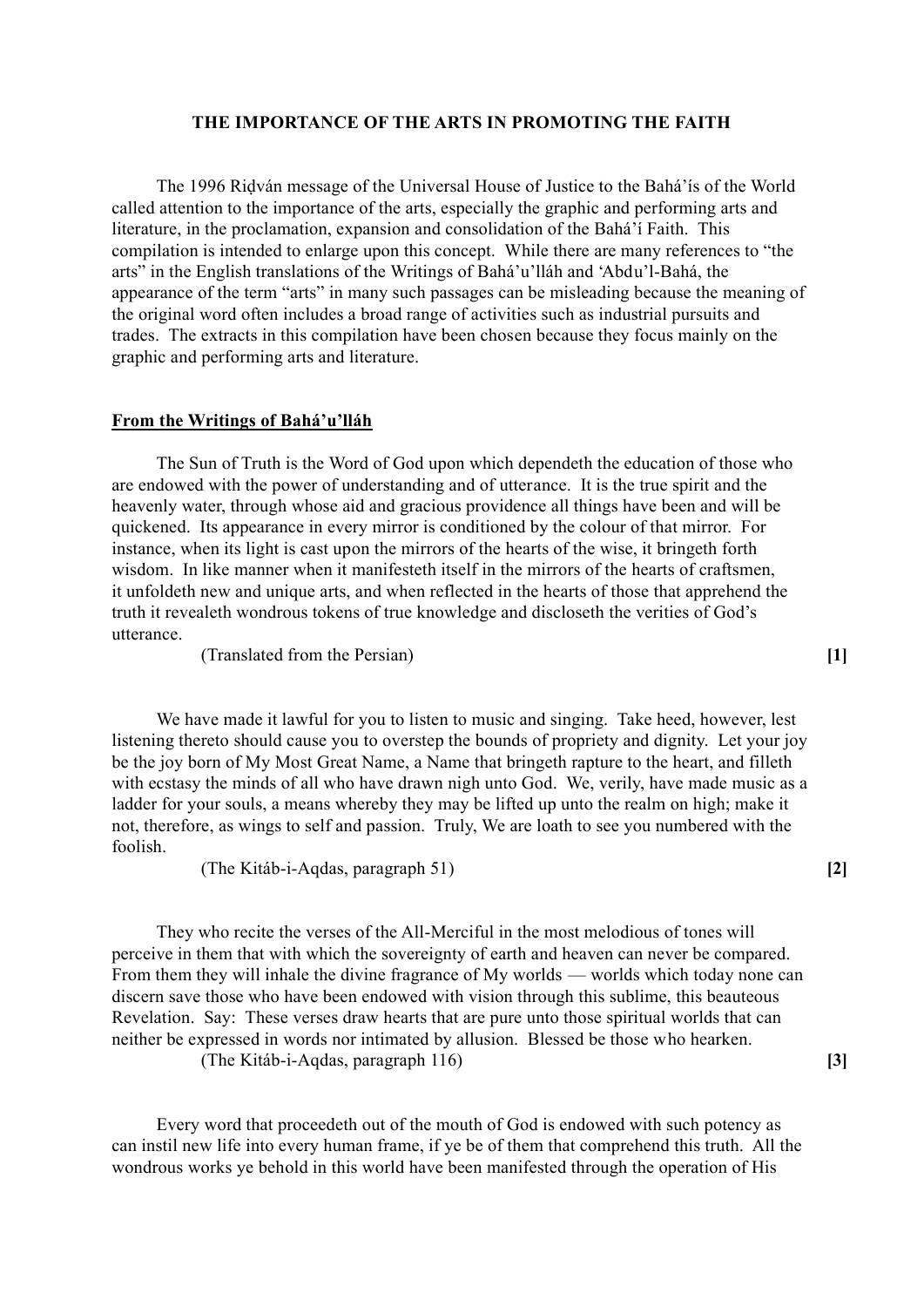supreme and most exalted Will, His wondrous and inflexible Purpose. Through the mere revelation of the word "Fashioner," issuing forth from His lips and proclaiming His attribute to mankind, such power is released as can generate, through successive ages, all the manifold arts which the hands of man can produce. This, verily, is a certain truth. No sooner is this resplendent word uttered, than its animating energies, stirring within all created things, give birth to the means and instruments whereby such arts can be produced and perfected. All the wondrous achievements ye now witness are the direct consequences of the Revelation of this Name.

> (Published in "Gleanings from the Writings of Bahá'u'lláh" (Wilmette: Bahá'í Publishing Trust, 1983), LXXIV, pp. 141–42) **[4]**

The soul that hath remained faithful to the Cause of God, and stood unwaveringly firm in His Path shall, after his ascension, be possessed of such power that all the worlds which the Almighty hath created can benefit through him. Such a soul provideth, at the bidding of the Ideal King and Divine Educator, the pure leaven that leaveneth the world of being, and furnisheth the power through which the arts and wonders of the world are made manifest. ("Gleanings", LXXXII, p. 161) **[5]**

Every word of thy poetry is indeed like unto a mirror in which the evidences of the devotion and love thou cherishest for God and His chosen ones are reflected. Well is it with thee who hast quaffed the choice wine of utterance and partaken of the soft flowing stream of true knowledge. Happy is he who hath drunk his fill and attained unto Him and woe betide the heedless. Its perusal hath truly proved highly impressive, for it was indicative of both the light of reunion and the fire of separation.

> (Lawḥ-i-Maqṣúd, published in "Tablets of Bahá'u'lláh Revealed after the Kitábi-Aqdas" (Wilmette: Bahá'í Publishing Trust, 1995), pp. 175–76) **[6]**

## **From the Writings of 'Abdu'l-Bahá**

O musician of God! ... The songsters of fellowship that abide in the gardens of holiness must pour forth such a triumphant burst of songs in this age that the birds in the fields may wing their flight in a transport of delight; and in this divine festival, this heavenly banquet, they should play the lute and the harp, and the viol and the lyre in such wise that the people of east and west may be filled with exceeding joy and gladness, and be carried away with exultation and happiness. Now it behoveth thee to raise the melody of that heavenly lyre and to perform music on that celestial lute, thus causing Bárbud<sup>1</sup> to return to life and Rúdakí<sup>2</sup> to be solaced and Fárábí<sup>3</sup> to become restless and Ibn-i-Síná<sup>4</sup> to be guided to the Sinai of God. Upon thee be salutation and praise.

(Translated from the Persian) **[7]**

<sup>&</sup>lt;sup>1</sup> Peerless Persian musician: A singer, player and inventor of many ancient musical instruments who lived at the court of Khosrow-Parviz of the Sásání dynasty about 600 A.D.

<sup>&</sup>lt;sup>2</sup> "Father of Persian poetry" (d. A.D. 940).

<sup>&</sup>lt;sup>3</sup> Renowned Muslim scholar; author of a treatise on music (ca. A.D. 870–950).

<sup>4</sup> Physician/scientist/philosopher known in the west as Avicenna, one of whose major works devotes a section to music theory (ca. A.D. 980–1027).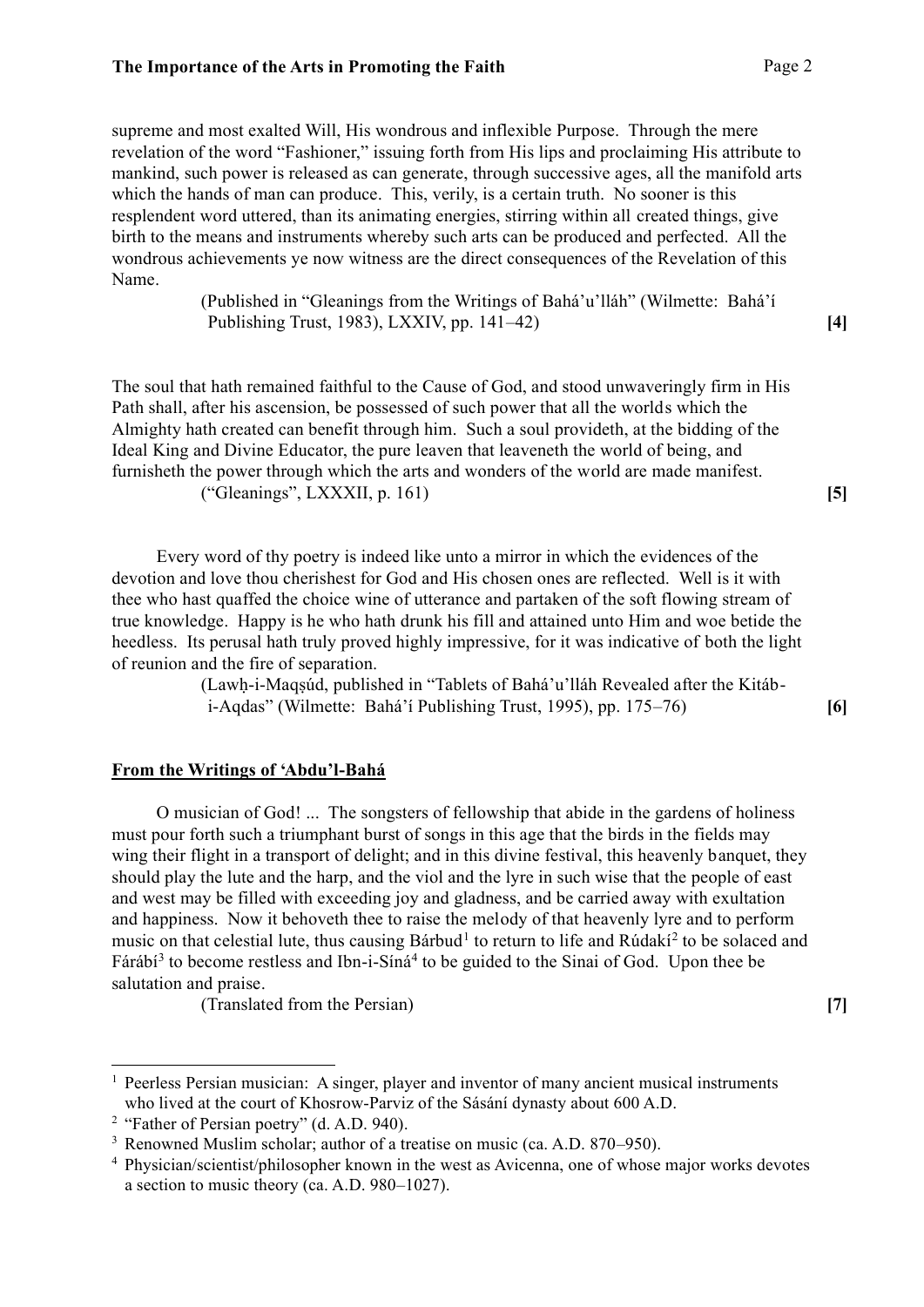I earnestly hope that thou wilt memorize all the Persian poems revealed by the Blessed Beauty and wilt sing them in a voice of incomparable sweetness at Bahá'í meetings and gatherings. The day is not far distant when these poems will be set to Western music and the sweet accents of these songs will reach the Abhá Kingdom with exceeding joy and gladness. (Translated from the Persian) **[8]**

The art of music must be brought to the highest stage of development, for this is one of the most wonderful arts and in this glorious age of the Lord of Unity it is highly essential to gain its mastery. However, one must endeavour to attain the degree of artistic perfection and not be like those who leave matters unfinished.

(Translated from the Persian) **[9]**

O nightingale of the rose-garden of God! Singing melodies will bring animation and happiness to the world of humanity, the hearers will be delighted and joyful and their deeper emotions stirred. But this gladness, this sense of emotion is transitory and will be forgotten within a short time. However, praise be to God, thou hast blended thy tunes with the melodies of the Kingdom, wilt impart solace to the world of the spirit and wilt everlastingly stimulate spiritual feelings. This will last forever and endure the revolution of ages and centuries. (Translated from the Persian) **[10]**

O servant of Bahá! Music is regarded as a praiseworthy science at the Threshold of the Almighty, so that thou mayest chant verses at large gatherings and congregations in a most wondrous melody and raise such hymns of praise at the Mashriqu'l-Adhkár to enrapture the Concourse on High. By virtue of this, consider how much the art of music is admired and praised. Try, if thou canst, to use spiritual melodies, songs and tunes, and to bring the earthly music into harmony with the celestial melody. Then thou wilt notice what a great influence music hath and what heavenly joy and life it conferreth. Strike up such a melody and tune as to cause the nightingales of divine mysteries to be filled with joy and ecstasy.

(Translated from the Persian) **[11]**

I rejoice to hear that thou takest pains with thine art, for in this wonderful new age, art is worship. The more thou strivest to perfect it, the closer wilt thou come to God. What bestowal could be greater than this, that one's art should be even as the act of worshipping the Lord? That is to say, when thy fingers grasp the paintbrush, it is as if thou wert at prayer in the Temple.

(Translated from the Persian) **[12]**

Among the greatest of all great services is the education of children, and promotion of the various sciences, crafts and arts. Praised be God, ye are now exerting strenuous efforts toward this end. The more ye persevere in this most important task, the more will ye witness the confirmations of God, to such a degree that ye yourselves will be astonished. (Translated from the Persian) **[13]**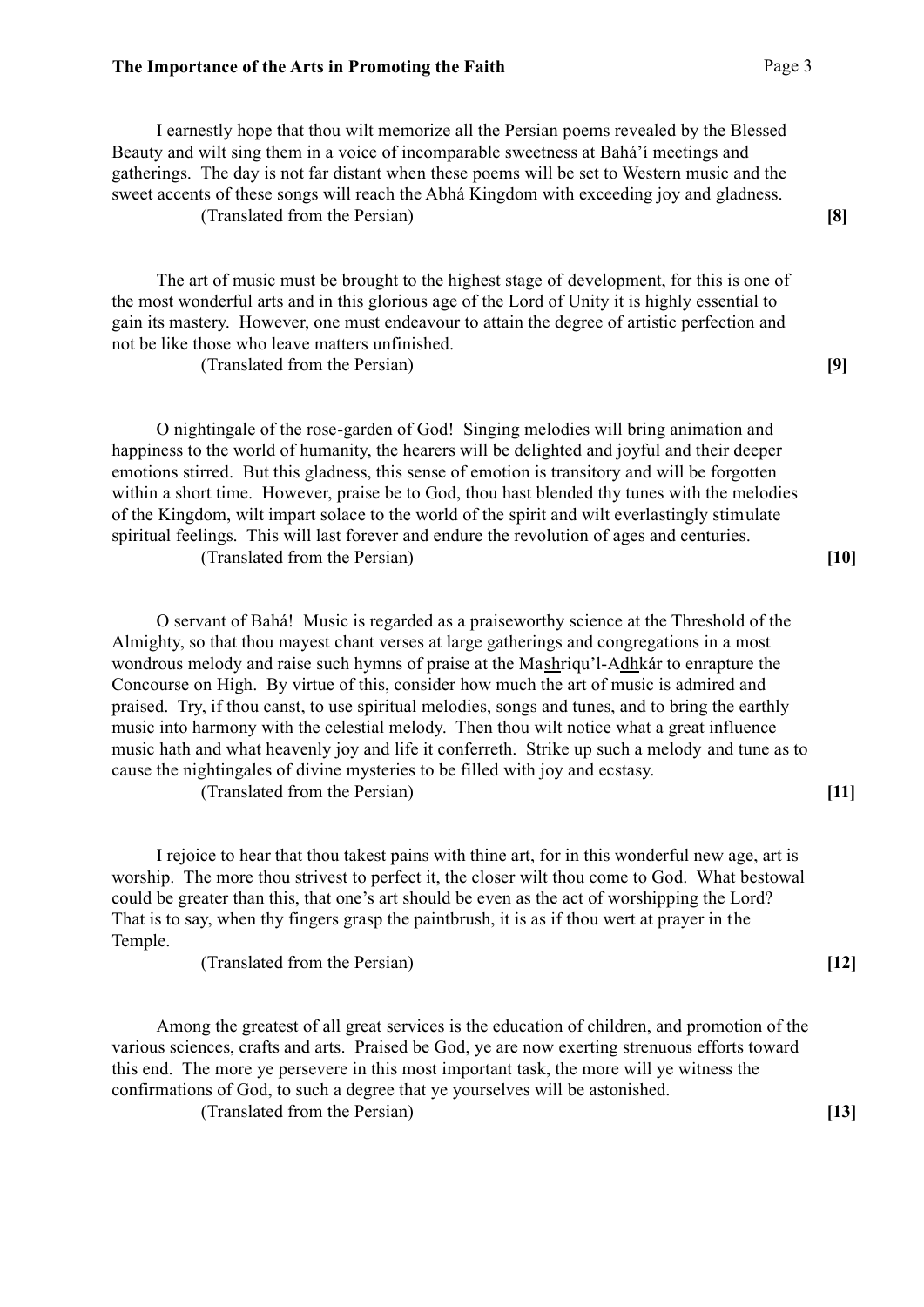O bird that singeth sweetly of the Abhá Beauty! In this new and wondrous dispensation the veils of superstition have been torn asunder and the prejudices of eastern peoples stand condemned. Among certain nations of the East, music was considered reprehensible, but in this new age the Manifest Light hath, in His holy Tablets, specifically proclaimed that music, sung or played, is spiritual food for soul and heart.

The musician's art is among those arts worthy of the highest praise, and it moveth the hearts of all who grieve. Wherefore, O thou Shahnáz,<sup>5</sup> play and sing out the holy words of God with wondrous tones in the gatherings of the friends, that the listener may be freed from chains of care and sorrow, and his soul may leap for joy and humble itself in prayer to the realm of Glory.

> (Published in "Selections from the Writings of 'Abdu'l-Bahá" (Wilmette: Bahá'í Publishing Trust, 1997), paragraphs 74.1–74.2) **[14]**

Wherefore, O loved ones of God! Make ye a mighty effort till you yourselves betoken this advancement and all these confirmations, and become focal centres of God's blessings, daysprings of the light of His unity, promoters of the gifts and graces of civilized life. Be ye in that land vanguards of the perfections of humankind; carry forward the various branches of knowledge, be active and progressive in the field of inventions and the arts. Endeavour to rectify the conduct of men, and seek to excel the whole world in moral character. While the children are yet in their infancy feed them from the breast of heavenly grace, foster them in the cradle of all excellence, rear them in the embrace of bounty. Give them the advantage of every useful kind of knowledge. Let them share in every new and rare and wondrous craft and art. ("Selections from the Writings of 'Abdu'l-Bahá", paragraph 102.3) **[15]**

O ye recipients of the favours of God! In this new and wondrous Age, the unshakeable foundation is the teaching of sciences and arts. According to explicit Holy Texts, every child must be taught crafts and arts, to the degree that is needful. Wherefore, in every city and village, schools must be established and every child in that city or village is to engage in study to the necessary degree.

("Selections from the Writings of 'Abdu'l-Bahá", paragraph 109.1) **[16]**

O thou son of the Kingdom! All things are beneficial if joined with the love of God; and without His love all things are harmful, and act as a veil between man and the Lord of the Kingdom. When His love is there, every bitterness turneth sweet, and every bounty rendereth a wholesome pleasure. For example, a melody, sweet to the ear, bringeth the very spirit of life to a heart in love with God, yet staineth with lust a soul engrossed in sensual desires.

("Selections from the Writings of 'Abdu'l-Bahá", paragraph 154.3) **[17]**

O thou bird of pleasing tones! Thy little book of poems, which were very sweet, was read. It was a source of joy, for it was a spiritual anthem and a melody of the love of God.

Continue as long as thou canst this melody in the gatherings of the beloved; thus may the minds find rest and joy and become in tune with the love of God. When eloquence of

<sup>&</sup>lt;sup>5</sup> Shahnáz, the name given to the recipient of this Tablet, is also the name of a musical mode.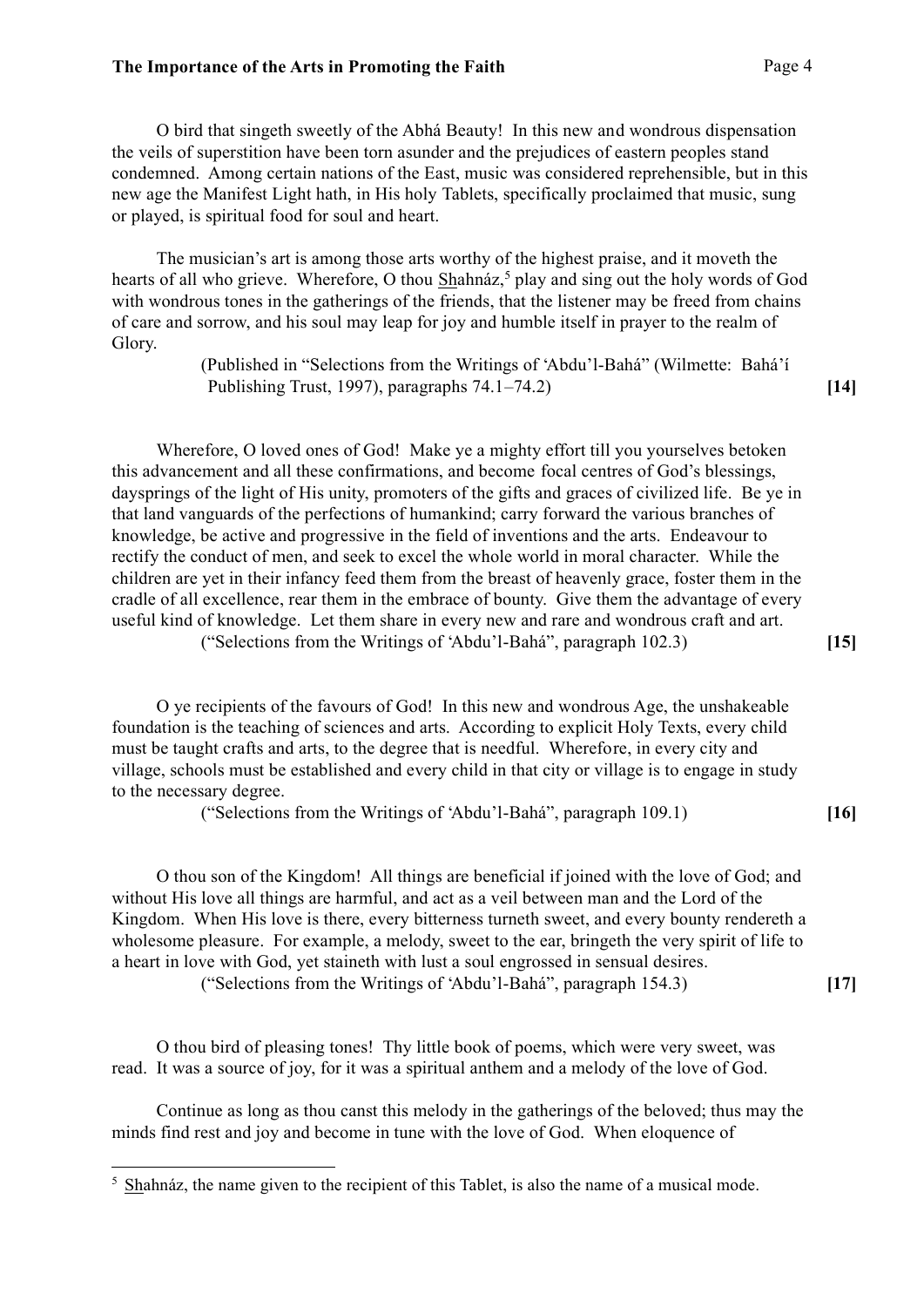expression, beauty of sense and sweetness of composition unite with new melodies the effect is ever great, especially if it be the anthem of the verses of oneness and the songs of praise to the Lord of Glory.

Endeavour your utmost to compose beautiful poems to be chanted with heavenly music; thus may their beauty affect the minds and impress the hearts of those who listen.

(Published in "Tablets of Abdul-Baha Abbas", (New York: Bahá'í Publishing Committee, 1930 printing), vol. I, p. 59) **[18]**

O thou honourable one! Thank thou God that thou art instructed in music and melody, singing with pleasant voice the glorification and praise of the Eternal, the Living. I pray to God that thou mayest employ this talent in prayer and supplication, in order that the souls may become quickened, the hearts may become attracted and all may become inflamed with the fire of the love of God!

("Tablets of Abdul-Baha Abbas", vol. III, p. 512) **[19]**

The first condition of perception in the world of nature is the perception of the rational soul. In this perception and in this power all men are sharers, whether they be neglectful or vigilant, believers or deniers.

This human rational soul is God's creation; it encompasses and excels other creatures; as it is more noble and distinguished, it encompasses things. The power of the rational soul can discover the realities of things, comprehend the peculiarities of beings, and penetrate the mysteries of existence. All sciences, knowledge, arts, wonders, institutions, discoveries and enterprises come from the exercised intelligence of the rational soul.

> (Published in "Some Answered Questions" (Wilmette: Bahá'í Publishing Trust, 1984), chapter 58, p. 217) **[20]**

# **From Utterances of 'Abdu'l-Bahá**

What a wonderful meeting this is! These are the children of the Kingdom. The song we have just listened to was very beautiful in melody and words. The art of music is divine and effective. It is the food of the soul and spirit. Through the power and charm of music the spirit of man is uplifted. It has wonderful sway and effect in the hearts of children, for their hearts are pure, and melodies have great influence in them. The latent talents with which the hearts of these children are endowed will find expression through the medium of music. Therefore, you must exert yourselves to make them proficient; teach them to sing with excellence and effect. It is incumbent upon each child to know something of music, for without knowledge of this art the melodies of instrument and voice cannot be rightly enjoyed. Likewise, it is necessary that the schools teach it in order that the souls and hearts of the pupils may become vivified and exhilarated and their lives be brightened with enjoyment.

> (Published in "The Promulgation of Universal Peace: Talks Delivered by 'Abdu'l-Bahá during His Visit to the United States and Canada in 1912", rev. ed. (Wilmette: Bahá'í Publishing Trust, 1982), p. 52) **[21]**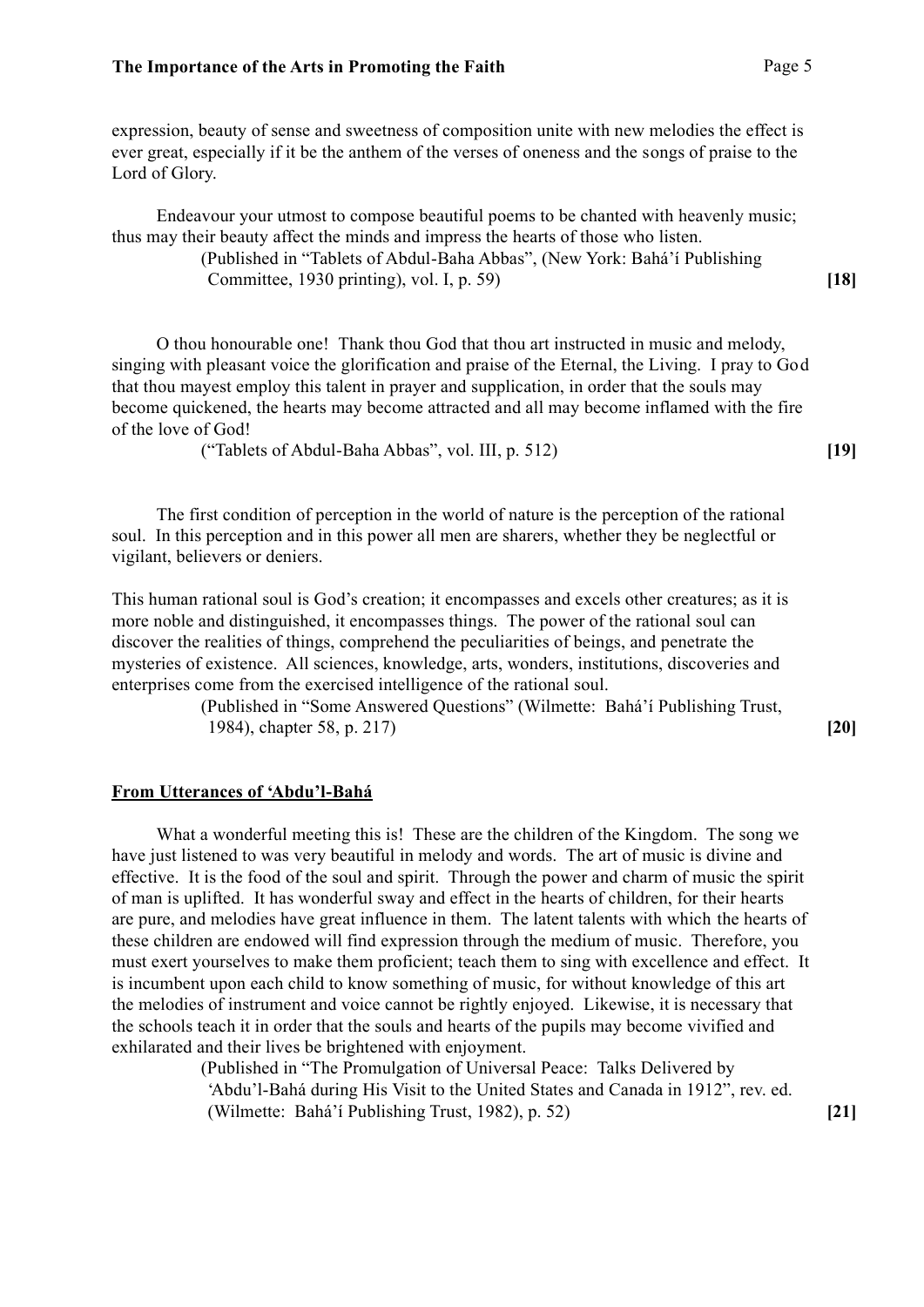An actor mentioned the drama, and its influence. "The drama is of the utmost importance." said 'Abdu'l-Bahá. "It has been a great educational power in the past; it will be so again." He described how as a young boy he witnessed the Mystery Play of 'Alí's Betrayal and Passion, and how it affected him so deeply that he wept and could not sleep for many nights.

(Published in "'Abdu'l-Bahá in London: Addresses and Notes of Conversations" (Oakham: Bahá'í Publishing Trust, 1987), p. 93) **[22]**

'Abdu'l-Bahá said...: "All Art is a gift of the Holy Spirit. When this light shines through the mind of a musician, it manifests itself in beautiful harmonies. Again, shining through the mind of a poet, it is seen in fine poetry and poetic prose. When the Light of the Sun of Truth inspires the mind of a painter, he produces marvellous pictures. These gifts are fulfilling their highest purpose, when showing forth the praise of God."

> (Lady Blomfield, "The Chosen Highway" (Wilmette: Bahá'í Publishing Trust, 1954), p. 167) **[23]**

It is natural for the heart and spirit to take pleasure and enjoyment in all things that show forth symmetry, harmony, and perfection. For instance: a beautiful house, a well designed garden, a symmetrical line, a graceful motion, a well written book, pleasing garments—in fact, all things that have in themselves grace or beauty are pleasing to the heart and spirit—therefore, it is most certain that a true voice causes deep pleasure.

> ('Abdu'l-Bahá's words to Mrs. Mary L. Lucas, as quoted in "A Brief Account of My Visit to Acca" (Chicago: Bahá'í Publishing Society, 1905), pp. 11–14) **[24]**

## **From the Writings of Shoghi Effendi**

Such a chaste and holy life, with its implications of modesty, purity, temperance, decency, and clean-mindedness, involves no less than the exercise of moderation in all that pertains to dress, language, amusements, and all artistic and literary avocations. It demands daily vigilance in the control of one's carnal desires and corrupt inclinations. It calls for the abandonment of a frivolous conduct, with its excessive attachment to trivial and often misdirected pleasures. It requires total abstinence from all alcoholic drinks, from opium, and from similar habit-forming drugs. It condemns the prostitution of art and of literature,<sup>6</sup> the practices of nudism and of companionate marriage, infidelity in marital relationships, and all manner of promiscuity, of easy familiarity, and of sexual vices. It can tolerate no compromise with the theories, the standards, the habits, and the excesses of a decadent age. Nay rather it seeks to demonstrate, through the dynamic force of its example, the pernicious character of such theories, the falsity of such standards, the hollowness of such claims, the perversity of such habits, and the sacrilegious character of such excesses.

> (Published in "The Advent of Divine Justice" (Wilmette: Bahá'í Publishing Trust, 1990), p. 30) **[25]**

<sup>6</sup> The Universal House of Justice, in a letter dated 15 March 1972 written on its behalf, has elucidated this phrase of the Guardian in this manner: "As to your question about the 'prostitution of arts and literature' we understand by this, using art and literature for debased ends."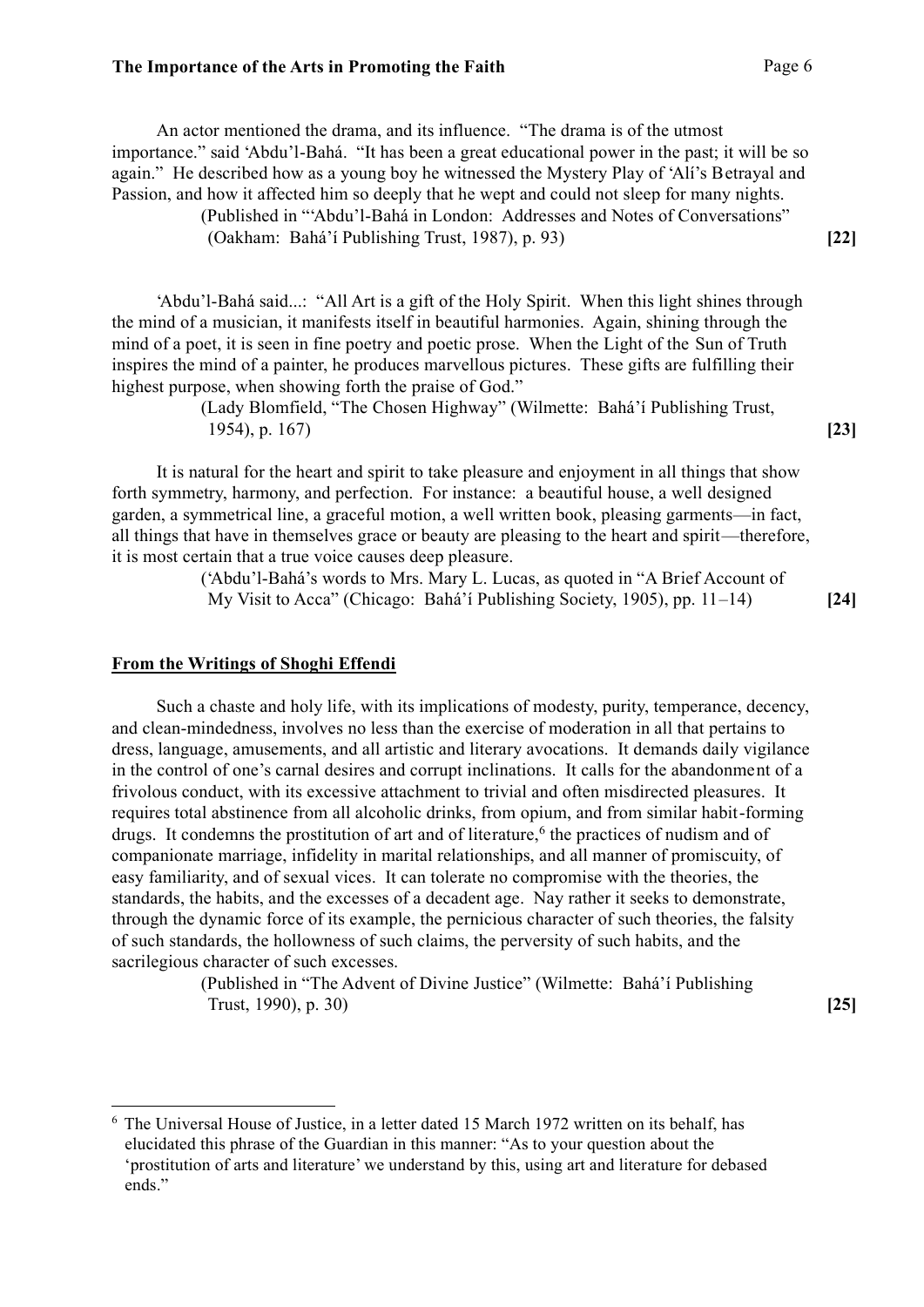## **From Letters Written on Behalf of Shoghi Effendi**

Shoghi Effendi wishes me to acknowledge the receipt of your letter dated October 27th 1931, together with the accompanying music of "The Lonely Stranger" sent through.... He sincerely hopes that as the Cause grows and talented persons come under its banner, they will begin to produce in art the divine spirit that animates their soul. Every religion has brought with it some form of art—let us see what wonders this Cause is going to bring along. Such a glorious spirit should also give vent to a glorious art. The Temple with all its beauty is only the first ray of an early dawn; even more wondrous things are to be achieved in the future.

(11 December 1931, to an individual) **[26]**

He wishes to start a new section in "The Bahá'í World" devoted wholly to poems written by Bahá'ís. Though it may be a humble beginning it is a start for great future achievements. Shoghi Effendi wishes thereby to encourage those who are talented to give expression to the wonderful spirit that animates them. We need poets and writers for the Cause and this is undoubtedly one good way to urge them on. Some of the poems are written by very youthful persons yet they ring so true and give expression to such thoughts that one should halt and admire. In Persia the Cause has given birth to poets that even non-Bahá'ís consider as great. We hope before long we will have similar persons arise in the West.

(2 January 1932, to an individual) **[27]**

It is certain that with the spread of the spirit of Bahá'u'lláh a new era will dawn in art and literature. Whereas before the form was perfect but the spirit was lacking, now there will be a glorious spirit embodied in a form immeasurably improved by the quickened genius of the world.

(3 April 1932, to an individual) **[28]**

Shoghi Effendi wishes me to acknowledge the receipt of your letter dated May 18th 1932. He is very glad to know that you have liked "The Dawn-Breakers", for his greatest reward is to see that this work, which has cost him much labour and anxiety, is helping the friends to understand better and more fully the spirit that animates the Movement and the exemplary life of the heroic souls that ushered it into the world.

The Guardian sincerely hopes that by reading this book the friends will be stirred to greater activity and a higher measure of sacrifice, that they will obtain a deeper realization of this Cause whose spread and ultimate victory is entrusted to their care. As some who have read the book have remarked, no one can become familiar with those lives and not be inspired to follow in their way.

It is surely true that the spirit of those heroic souls will stir many artists to produce their best. It is such lives that in the past inspired poets and moved the brush of the painters. (20 June 1932, to an individual) **[29]**

Shoghi Effendi was very much interested to learn of the success of the "Pageant of the Nations" you produced. He sincerely hopes that all those who attended it were inspired by the same spirit that animated you while arranging it.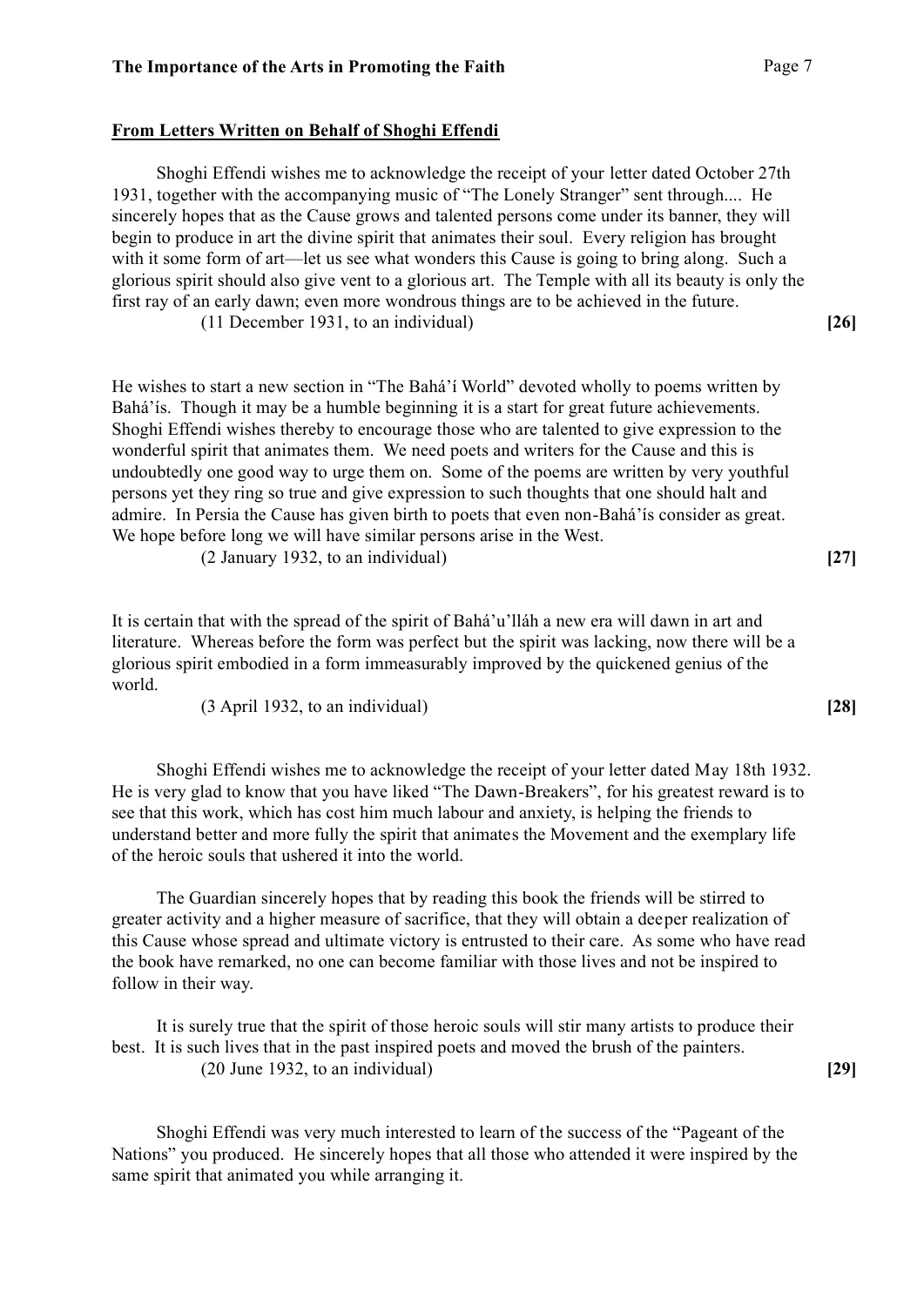It is through such presentations that we can arouse the interest of the greatest number of people in the spirit of the Cause. The day will come when the Cause will spread like wildfire when its spirit and teachings will be presented on the stage or in art and literature as a whole. Art can better awaken such noble sentiments than cold rationalizing, especially among the mass of the people.

We have to wait only a few years to see how the spirit breathed by Bahá'u'lláh will find expression in the work of the artists. What you and some other Bahá'ís are attempting are only faint rays that precede the effulgent light of a glorious morn. We cannot yet value the part the Cause is destined to play in the life of society. We have to give it time. The material this spirit has to mould is too crude and unworthy, but it will at last give way and the Cause of Bahá'u'lláh will reveal itself in its full splendour.

(10 October 1932, to an individual) **[30]**

The Guardian values the hymns that you are so beautifully composing. They certainly contain the realities of the Faith, and will indeed help you to give the Message to the young ones. It is the music which assists us to affect the human spirit; it is an important means which helps us to communicate with the soul. The Guardian hopes that through this assistance you will give the Message to the people, and will attract their hearts.

(15 November 1932, to an individual) **[31]**

What Bahá'u'lláh meant primarily with "sciences that begin and end in words" are those theological treatises and commentaries that encumber the human mind rather than help it to attain the truth. The students would devote their life to their study but still attain no where. Bahá'u'lláh surely never meant to include story-writing under such a category; and shorthand and typewriting are both most useful talents, very necessary in our present social and economic life.

What you could do, and should do, is to use your stories to become a source of inspiration and guidance for those who read them. With such a means at your disposal you can spread the spirit and teachings of the Cause; you can show the evils that exist in society, as well as the way they can be remedied. If you possess a real talent in writing you should consider it as given by God and exert your efforts to use it for the betterment of society.

(30 November 1932, to an individual) **[32]**

Your poem dedicated to Nabíl deeply touched me.... I would also welcome any other poems from your gifted pen on any phase or episode recounted in Nabíl's immortal narrative. You are rendering the Cause unique and notable services. Be happy and persevere in your high endeavours.

> (6 August 1933, in the handwriting of Shoghi Effendi, appended to a letter written on his behalf to an individual) **[33]**

In regard to the main question you have raised in connection with the singing of hymns at Bahá'í meetings: He wishes me to assure you that he sees no objection to it whatsoever. The element of music is, no doubt, an important feature of all Bahá'í gatherings. The Master Himself has emphasized its importance. But the friends should in this, as well as in all other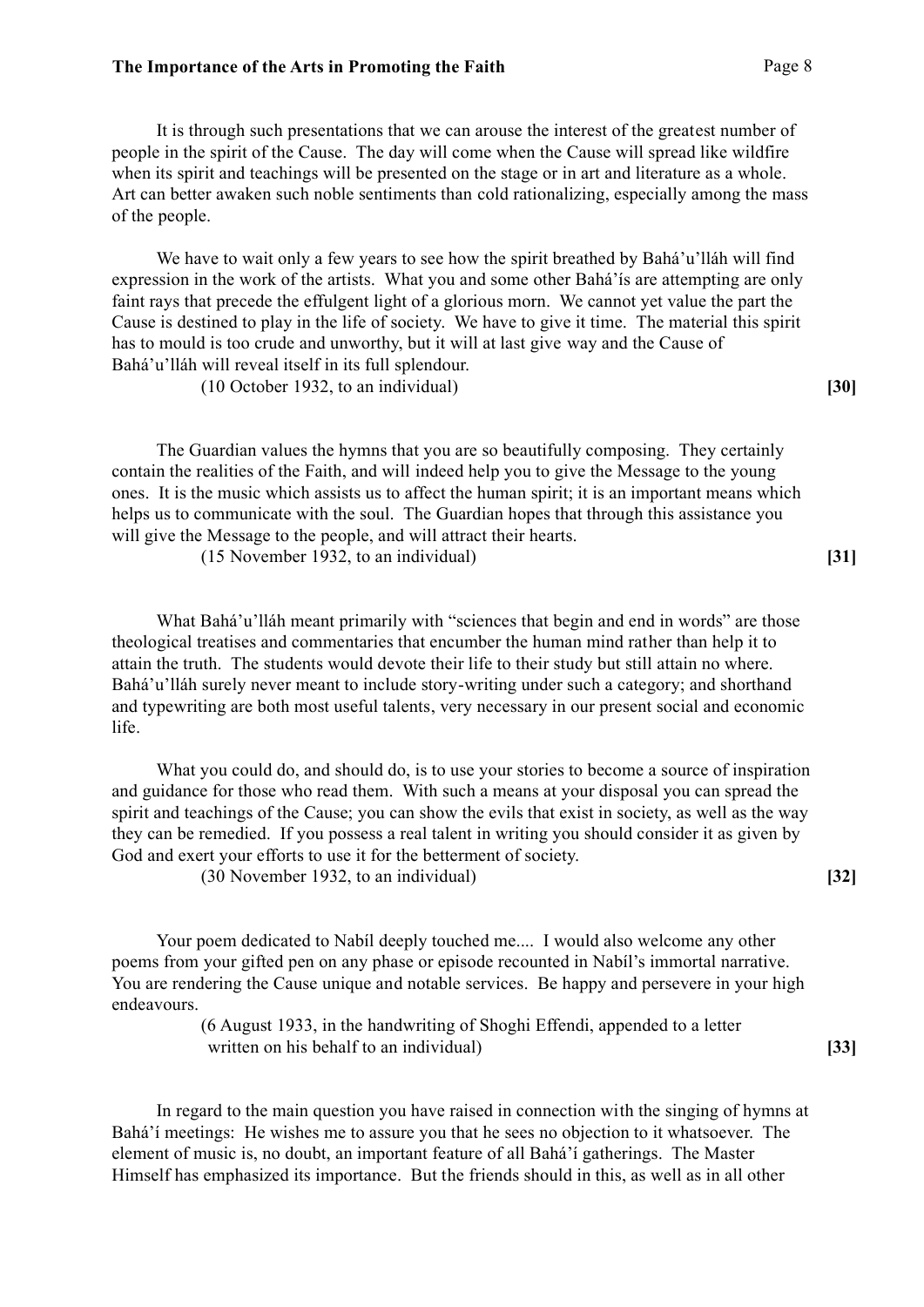things, not pass beyond the limits of moderation, and should take great care to maintain the strict spiritual character of all their gatherings. Music should lead to spirituality, and provided it creates such an atmosphere there can be no objection against it.

A distinction of vital importance should, however, be clearly established between the singing of hymns composed by the believers and the chanting of the Holy Utterances. (17 March 1935, to an individual) **[34]**

As to your question concerning the advisability of dramatizing Bahá'í historic episodes: the Guardian would certainly approve, and even encourage that the friends should engage in such literary pursuits which, no doubt, can be of immense teaching value. What he wishes the believers to avoid is to dramatize the personages of the Báb, Bahá'u'lláh and 'Abdu'l-Bahá, that is to say to treat them as dramatic figures, as characters appearing on the stage. This, as already pointed out, he feels would be quite disrespectful. The mere fact that they appear on the scene constitutes an act of discourtesy which can in no way be reconciled with their highly exalted station. Their message, or actual words, should be preferably reported and conveyed by their disciples appearing on the stage.

(25 July 1936, to an individual) **[35]**

The Guardian was also pleased to know of your deep interest in music, and of your desire to serve the Faith along this line. Although now is only the very beginning of Bahá'í art, yet the friends who feel they are gifted in such matters should endeavour to develop and cultivate their gifts and through their works to reflect, however inadequately, the Divine Spirit which Bahá'u'lláh has breathed into the world.

(4 November 1937, to an individual) **[36]**

...you raise the question of what will be the source of inspiration to Bahá'í musicians and composers: the music of the past or the Word? We cannot possibly foresee, standing as we do on the threshold of Bahá'í culture, what forms and characteristics the arts of the future, inspired by this Mighty New Revelation, will have. All we can be sure of is that they will be wonderful; as every Faith has given rise to a culture which flowered in different forms, so too our beloved Faith may be expected to do the same thing. It is premature to try and grasp what they will be at present.

(23 December 1942, to an individual) **[37]**

Music, as one of the arts, is a natural cultural development, and the Guardian does not feel that there should be any cultivation of "Bahá'í Music" any more than we are trying to develop a Bahá'í school of painting or writing. The believers are free to paint, write and compose as their talents guide them. If music is written, incorporating the sacred writings, the friends are free to make use of it, but it should never be considered a requirement at Bahá'í meetings to have such music. The further away the friends keep from any set forms, the better, for they must realize that the Cause is absolutely universal, and what might seem a beautiful addition to their mode of celebrating a Feast, etc., would perhaps fall on the ears of people of another country as unpleasant sounds—and vice versa. As long as they have music for its own sake it is all right, but they should not consider it Bahá'í music.

(20 July 1946, to a National Spiritual Assembly) **[38]**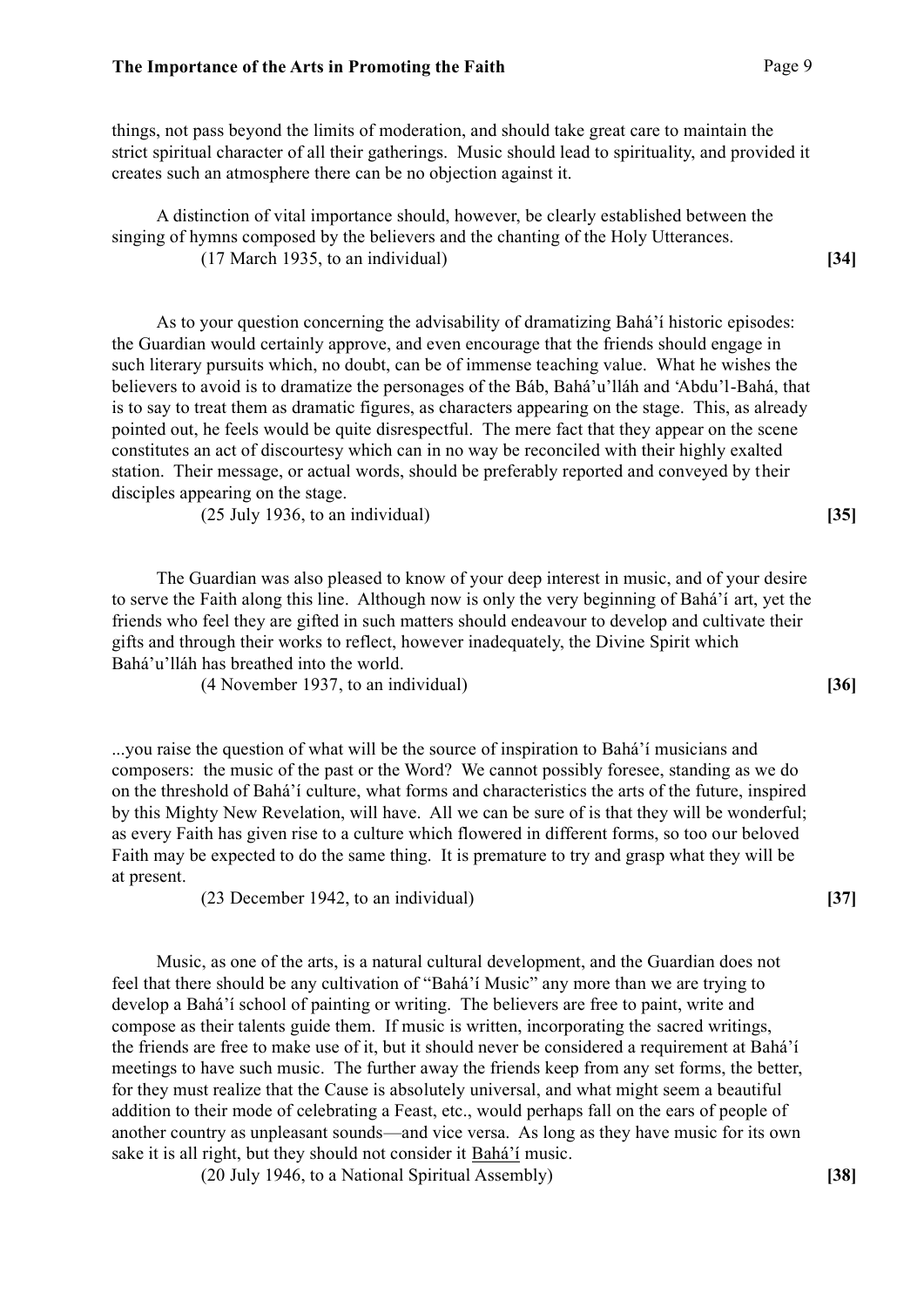...he wishes to call your Assembly's attention to a very important matter, and that is the Greatest Name. To the western eye, untrained in the art—the most highly developed art of the East—of calligraphy, nearly every Greatest Name, if it embodies the salient points, is the Greatest Name. But to an Oriental it may appear a monstrosity.... The exact proportions are what must be maintained. The Greatest Name must not be stretched out—or up—to fill an oblong space or a circle.

(22 December 1948, to a National Spiritual Assembly) **[39]**

It was a Canadian, of French extraction, who through his vision and skill, was instrumental in conceiving the design, and delineating the features, of the first Mashriqu'l-Adhkár of the west, marking the first attempt, however rudimentary, to express the beauty which Bahá'í art will, in its plenitude, unfold to the eyes of the world.

> (1 March 1951, from a postscript by Shoghi Effendi appended to a letter written on his behalf to a National Spiritual Assembly) **[40]**

Music is one of the arts, and the Prophets of God do not teach the arts; but the tremendous cultural impetus which religion gives to society gradually produces new and wonderful forms of art. We see this in the different styles of architecture and painting associated with the Christian, Muhammadan, Buddhist and other civilizations. Music, too, has grown up as an expression of the people.

We believe that, in the future, when the Bahá'í spirit has permeated the world and profoundly changed society, music will be affected by it; but there is no such thing as Bahá'í music. All it says in the teachings about music is that it can influence the heart and soul of man very deeply, and have an extremely uplifting effect.

(3 February 1952, to an individual) **[41]**

As regards the matters you raised in your letter: In the teachings there is nothing against dancing, but the friends should remember that the standard of Bahá'u'lláh is modesty and chastity. The atmosphere of modern dance halls, where so much smoking and drinking and promiscuity goes on, is very bad, but decent dances are not harmful in themselves. There is certainly no harm in classical dancing or learning dancing in school. There is also no harm in taking part in dramas. Likewise in cinema acting. The harmful thing, nowadays, is not the art itself but the unfortunate corruption which often surrounds these arts. As Bahá'ís we need avoid none of the arts, but acts and the atmosphere that sometimes go with these professions we should avoid.

(30 June 1952, to a National Spiritual Assembly) **[42]**

## **From Letters Written by and on Behalf of the Universal House of Justice**

Publicity itself should be well-conceived, dignified and reverent. A flamboyant approach which may succeed in drawing much initial attention to the Cause may ultimately prove to have produced a revulsion which would require great effort to overcome. The standard of dignity and reverence set by the beloved Guardian should always be upheld, particularly in musical and dramatic items; and photographs of the Master should not be used indiscriminately. This does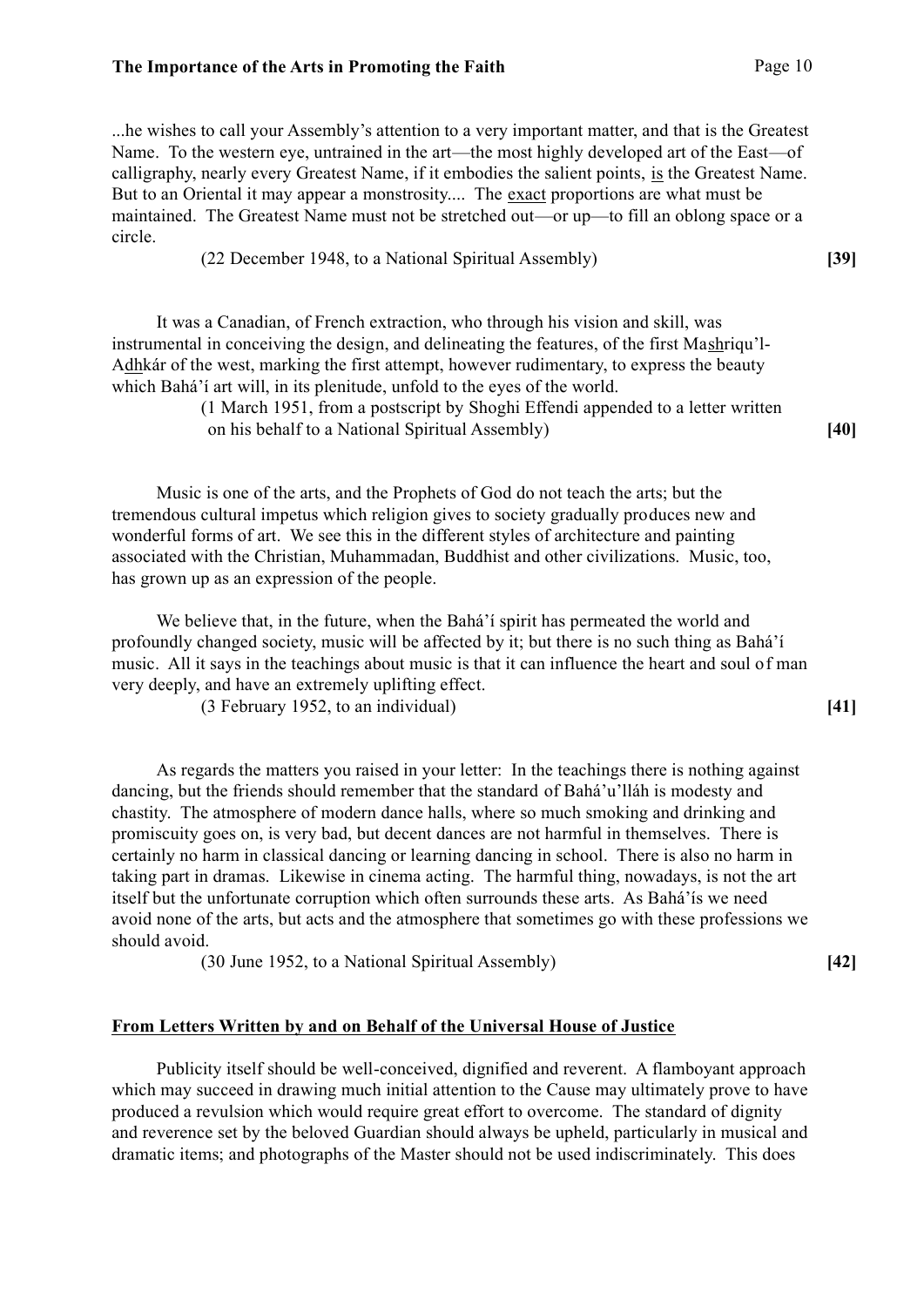not mean that activities of the youth, for example, should be stultified; one can be exuberant without being irreverent or undermining the dignity of the Cause.

(2 July 1967, by the Universal House of Justice to all National Spiritual Assemblies) **[43]**

...we feel that it will be helpful to you to know that songs whose words are the primary Writings of the Báb, Bahá'u'lláh or 'Abdu'l-Bahá are all quite fitting for the devotional portion of the Feast. Indeed, the Persian chants are such songs, out of a different tradition; they are a way of giving music to the holy Word, and each person who chants does it in a way which mirrors his feeling and expression of the Words he is uttering. As for songs whose words are poetic and the composition of persons other than the Figures of the Faith, these may be desirable but in their proper place....

Inasmuch as the spirit of our gatherings is so much affected by the tone and quality of our worship, of our feeling and appreciation of the Word of God for this day, we would hope that you would encourage the most beautiful possible expression of the human spirits in your communities, through music among other modes of feeling.

> (22 February 1971, by the Universal House of Justice to a National Spiritual Assembly) **[44]**

Your understanding that the portrayal of the Báb and Bahá'u'lláh in works of art is forbidden is correct. The Guardian made it clear that this prohibition refers to all the Manifestations of God; photographs, or reproductions of portraits, of the Master may be used in books, but no attempt should be made to portray Him in dramatic or other works where He would be one of the "dramatis personae". However, there can be no objection to symbolic representation of such Holy Figures, provided it does not become a ritual and that the symbol used is not irreverent.

(3 December 1972, by the Universal House of Justice to an individual) **[45]**

While it is quite true that individual artists such as Mark Tobey and others have undoubtedly been inspired and influenced by their love for the Revelation of Bahá'u'lláh, it is far too early in the Bahá'í Dispensation to talk about the influence of the Faith on the arts in general. Indeed the beloved Guardian himself has pointed out that there is, as yet, no such thing as Bahá'í art although there is no doubt from statements in the writings that a wonderful efflorescence of new and beautiful arts may be anticipated in the future.

> (17 January 1973, by the Universal House of Justice to a National Spiritual Assembly) **[46]**

The beloved Guardian made it clear that the flowering of the arts which is the result of a divine revelation comes only after a number of centuries. The Bahá'í Faith offers the world the complete rebuilding of human society—a rebuilding of such far-reaching effect that it has been looked forward to in all the revelations of the past and has been called the establishment of the Kingdom of God on earth. The new architecture to which this revelation will give birth will blossom many generations hence. We are now merely at the beginning of this great process.

The present time is a period of turmoil and change. Architecture, like all arts and sciences, is undergoing very rapid development; one has only to consider the changes that have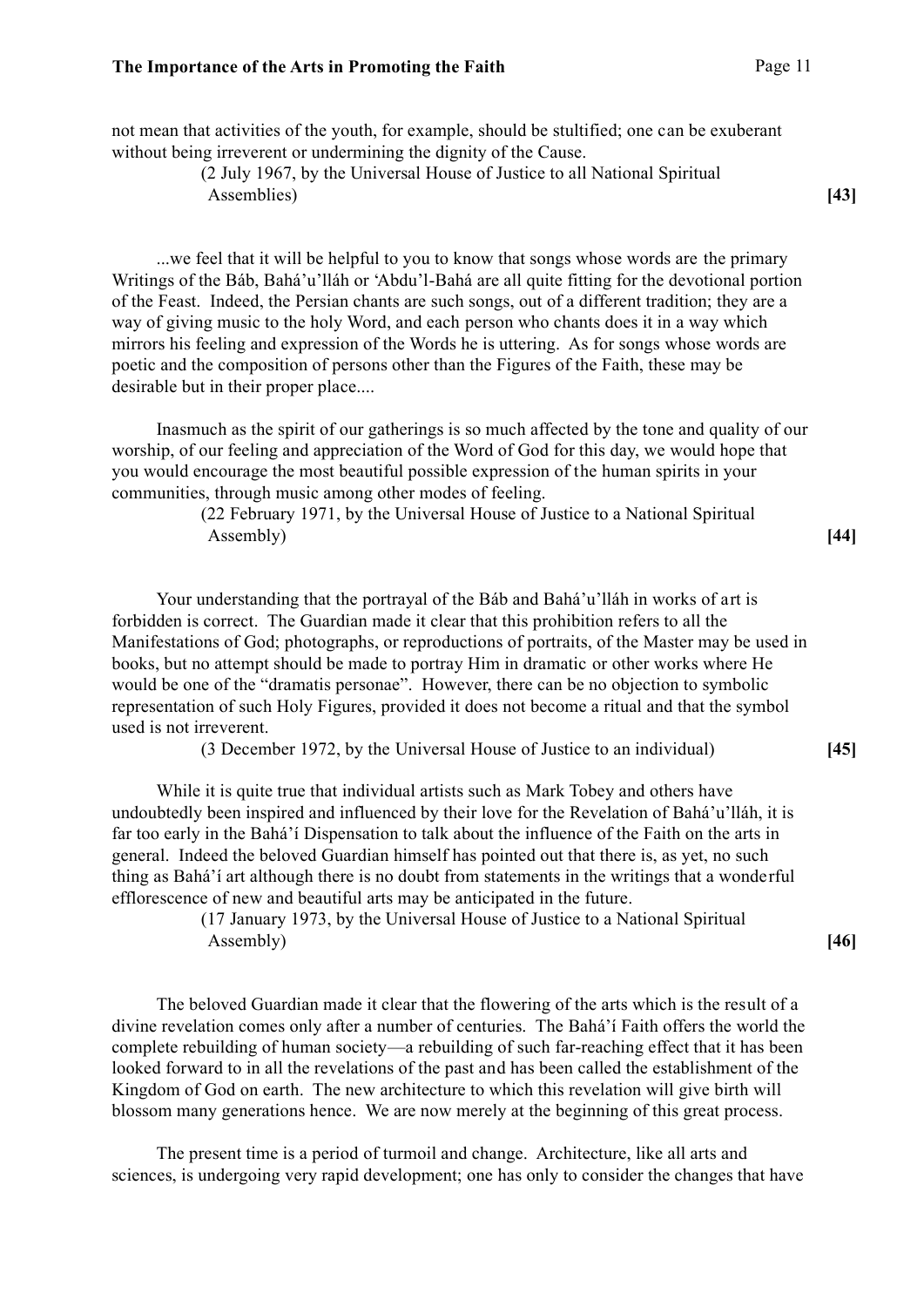taken place in the course of the last few decades to have some idea of what is likely to happen during the years immediately ahead. Some modern buildings have, no doubt, qualities of greatness and will endure, but very much of what is being constructed now may be outgrown and may appear ugly but a few generations hence. Modern architecture, in other words, may be considered a new development in its primitive stage.

(18 July 1974, by the Universal House of Justice to an individual) **[47]**

The House of Justice feels that at this time in the development of the Faith its primary responsibility is the preparation and prosecution of teaching plans designed to achieve the objectives set forth in 'Abdu'l-Bahá's Tablets of the Divine Plan and that theories in arts and sciences should be developed under the auspices of those who are well-versed and expert in those fields.

(25 January 1977, on behalf of the Universal House of Justice to an individual) **[48]**

The prohibition on representing the Manifestation of God in paintings and drawings or in dramatic presentations applies to all the Manifestations of God. There are, of course, great and wonderful works of art of past Dispensations, many of which portrayed the Manifestations of God in a spirit of reverence and love. In this Dispensation however the greater maturity of mankind and the greater awareness of the relationship between the Supreme Manifestation and His servants enable us to realize the impossibility of representing, in any human form, whether pictorially, in sculpture or in dramatic representation, the Person of God's Manifestation. In stating the Bahá'í prohibition, the beloved Guardian pointed out this impossibility.

(9 March 1977, on behalf of the Universal House of Justice to an individual) **[49]**

The same destructive forces are also deranging the political, economic, scientific, literary, and moral equilibrium of the world and are destroying the fairest fruits of the present civilization.... Even music, art, and literature, which are to represent and inspire the noblest sentiments and highest aspirations and should be a source of comfort and tranquillity for troubled souls, have strayed from the straight path and are now the mirrors of the soiled hearts of this confused, unprincipled, and disordered age.

> (10 February 1980, by the Universal House of Justice to the Iranian Bahá'ís throughout the World; published in "Messages from the Universal House of Justice 1963–1986" (Wilmette: Bahá'í Publishing Trust, 1996), p. 435) **[50]**

Generally speaking, works of fiction which the writers hope will help to promote knowledge of the Cause of God will fulfil this purpose better if they are set against the background of particular events or developing processes in the Cause of God, and not used to portray the actual historical events themselves and the figures taking part in them. The reality of the actual events and the actual personages is so much more convincing than any fictional account. In this connection the Guardian's secretary wrote on his behalf:<sup>7</sup>

He would not recommend fiction as a means of teaching; the condition of the world is too acute to permit of delay in giving them the direct teachings associated with the name of Bahá'u'lláh. But any suitable approach to the Faith, which

<sup>7</sup> 23 March 1945, to an individual.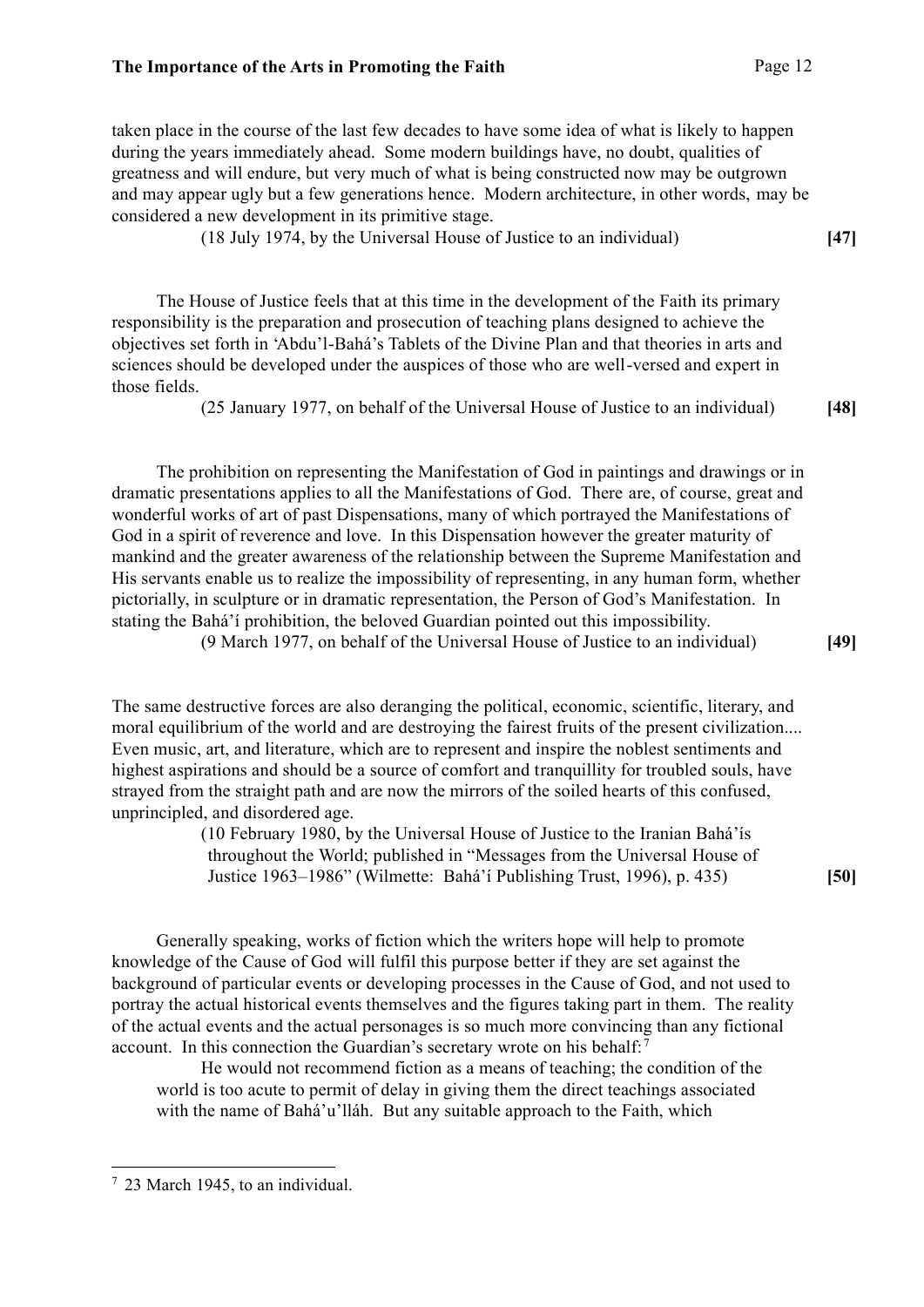appeals to this or that group, is certainly worthy of effort, as we wish to bring the Cause to all men, in all walks of life, of all mentalities.

(23 September 1980, on behalf of the Universal House of Justice to an individual) **[51]**

Your letter ... concerning art has been received, and the Universal House of Justice has instructed us to commend you on your plan to use your artistic talents to express the spirit of Bahá'u'lláh's teachings. It warmly encourages you in this pursuit....

In response to your request for guidance on the best ways to approach artists in teaching the Faith, it can be said that in addition to those methods which attract people generally, artists will be responsive to art. When the sublime teachings of the Faith are reflected in artistic work, the hearts of people, including artists, will be touched. A quotation from the Sacred Writings or description of the art piece as it relates to the Writings may provide the viewer with an understanding of the source of this spiritual attraction and lead him to further study of the Faith.

(21 July 1982, on behalf of the Universal House of Justice to an individual) **[52]**

With the evolution of the Bahá'í society, which is composed of people of many cultural origins and diverse tastes, each with his conception of what is aesthetically acceptable and pleasing, those Bahá'ís who are gifted in music, drama and the visual arts are free to exercise their talents in ways which will serve the Faith of God. They should not feel disturbed at the lack of appreciation by sundry believers. Rather, in knowledge of the cogent writings of the Faith on music and artistic expression ... they should continue their artistic endeavours in prayerful recognition that the arts are powerful instruments to serve the Cause, arts which in time will have their Bahá'í fruition.

(9 August 1983, on behalf of the Universal House of Justice to an individual) **[53]**

Your letter ... requesting guidance in the matter of visual representation of the personages connected with the Heroic Age of the Faith has been received. The Universal House of Justice wishes you to know that there is nothing in the instructions of the Guardian, nor of the House of Justice, ... to prohibit artists ... to make drawings of Letters of the Living in surroundings, or participating in events, which are historically accurate. Obviously, in addition to accuracy, it is important to uphold the dignity of the personages being portrayed.

> (5 October 1983, on behalf of the Universal House of Justice to a National Spiritual Assembly) **[54] [54]**

Architecture at this time, in common with all aspects of our civilization, is going through a period of rapid development, with tastes changing from decade to decade. No one can be certain whether a building which is built now in a current style will still appear beautiful in the eyes of the people fifty years hence. For the World Administrative Centre of the Faith, therefore, the beloved Guardian chose the classical Greek style of architecture. This is a mature style, very beautiful, which has persisted for some 2,000 years. It would not be correct, however, to deduce from this that the classical Greek styles are particularly Bahá'í architecture.

(3 September 1984, on behalf of the Universal House of Justice to an individual) **[55]**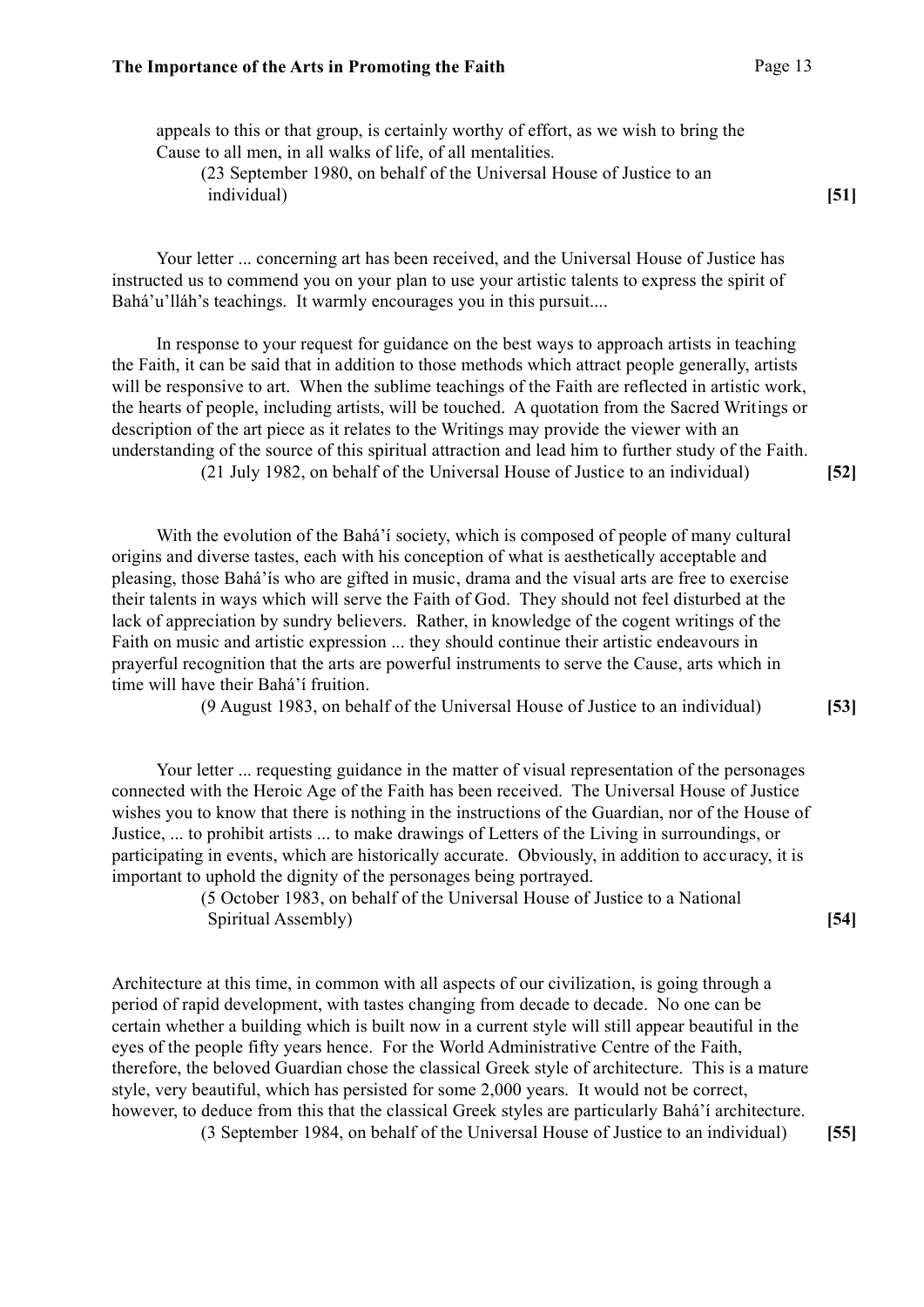Rejecting the low sights of mediocrity, let them scale the ascending heights of excellence in all they aspire to do. May they resolve to elevate the very atmosphere in which they move, whether it be in the school rooms or halls of higher learning, in their work, their recreation, their Bahá'í activity or social service.

Indeed, let them welcome with confidence the challenges awaiting them. Imbued with this excellence and a corresponding humility, with tenacity and a loving servitude, today's youth must move towards the front ranks of the professions, trades, arts and crafts which are necessary to the further progress of humankind—this to ensure that the spirit of the Cause will cast its illumination on all these important areas of human endeavour.

Moreover, while aiming at mastering the unifying concepts and swiftly advancing technologies of this era of communications, they can, indeed they must, also guarantee the transmittal to the future of those skills which will preserve the marvellous, indispensable achievements of the past. The transformation which is to occur in the functioning of society will certainly depend to a great extent on the effectiveness of the preparations the youth make for the world they will inherit.

> (8 May 1985, by the Universal House of Justice to the Bahá'í Youth of the World) **[56]**

The House of Justice wishes to encourage you in the writing of your book but reminds you that the Guardian clearly stated that at this early stage of the Dispensation there is no such thing as Bahá'í art, music, architecture or culture. These will doubtless emerge in the future as a natural outgrowth of a Bahá'í civilization. The Guardian's own predilections in such matters should never be regarded as laying the foundations for such developments. As clearly indicated by his rejection of the design submitted to him for the Temple in Kampala ... he did not feel that the general modern trend of architecture current at his time was suitable for a Bahá'í House of Worship, but this in no sense implies that he instituted a pattern of his own. His choice of the classical style for the structures on Mount Carmel was, according to Amatu'l-Bahá Rúhíyyih Khánum, on the grounds that it was beautiful and befitted the area, and that it had withstood the test of time. You should, therefore, take care not to indicate or make it possible to infer that the Guardian laid down the early beginnings of Bahá'í art forms. He made beautiful gardens and buildings utilizing what was available and, as in the case of the superstructure of the Shrine of the Báb, engaged experts who could produce befitting designs under his guidance.

(23 June 1985, on behalf of the Universal House of Justice to an individual) **[57]**

With reference to music and fine arts, you are, of course, free to include them as curricular subjects in Bahá'í schools. Many of your fellow National Assemblies, keenly aware of the Bahá'í Writings concerning music and the arts, incorporate such instruction and materials as they find possible at this stage of Bahá'í community development. Much work by devoted and talented teachers needs to be done to stimulate, collect and publish the useful music now emerging in the Bahá'í world, and to utilize it systematically in the schools....

In accordance with our Teachings, music and the arts are to be encouraged, and they add immeasurably to the vitality and spirit of the community. Your Assembly's thoughts and efforts are valued, and you are remembered in the prayers of the House of Justice.

> (20 August 1985, on behalf of the Universal House of Justice to a National Spiritual Assembly) **[58]**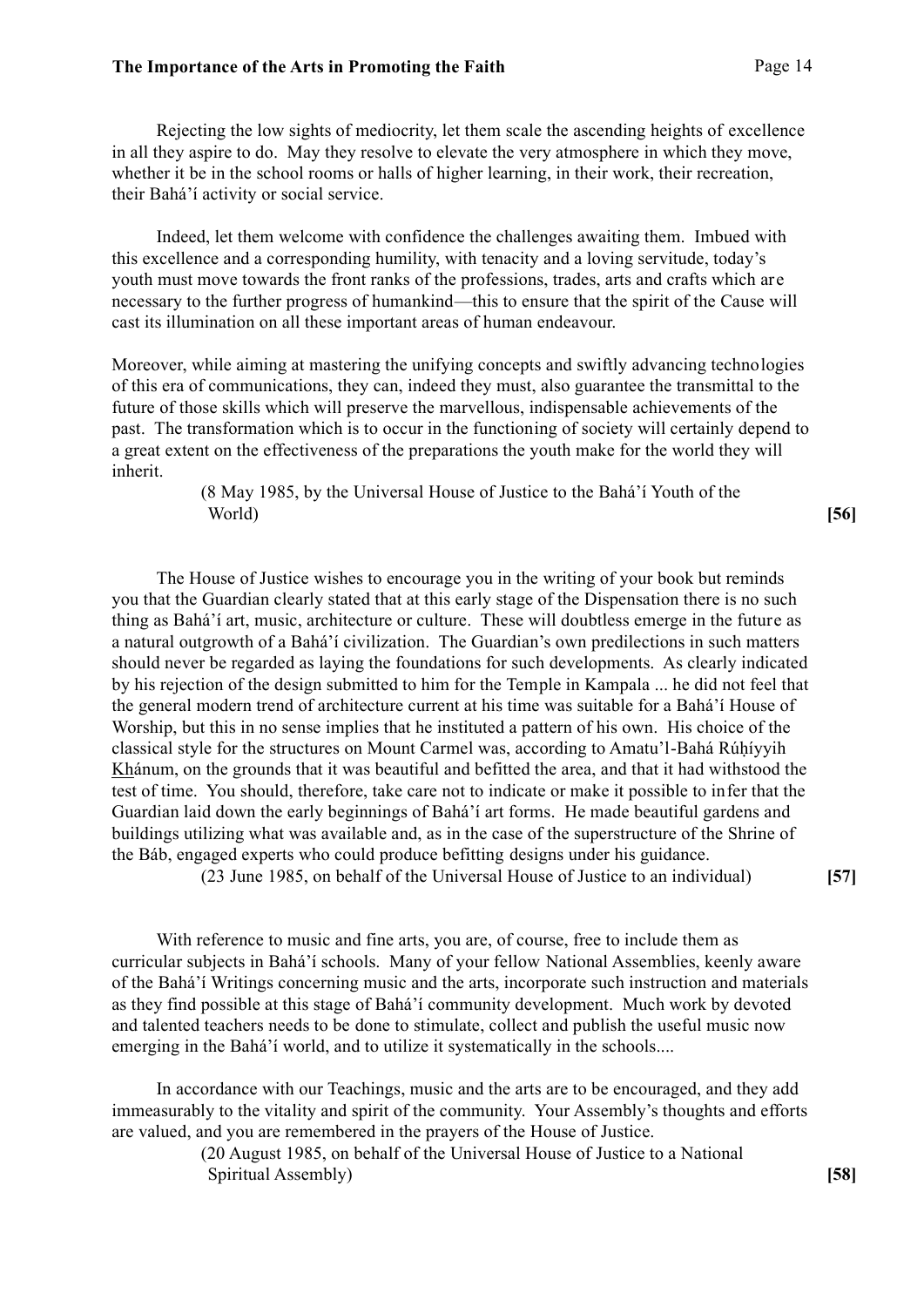Regarding the use of symbolism in art, the following extracts from letters written to two individuals by the House of Justice may provide the answer you seek:

We see no objection to the use of natural phenomena as symbols to illustrate the significance of the three Central Figures, Bahá'í Laws, and Bahá'í Administration; and we also appreciate the suitability of using visual symbols to express abstract concepts.

(29 July 1971)

Your understanding that the portrayal of the Báb and Bahá'u'lláh in works of art is forbidden is correct. The Guardian made it clear that this prohibition refers to all the Manifestations of God; photographs, or reproductions of portraits, of the Master may be used in books, but no attempt should be made to portray Him in dramatic or other works where He would be one of the "dramatis personae". However, there can be no objection to symbolic representation of such Holy Figures, provided it does not become a ritual and that the symbol used is not irreverent.

(3 December 1972)

You sometimes provide detailed written descriptions of the symbols you use in your paintings; as a practice this could introduce an aspect which could be unduly interpretive of Bahá'í concepts, ultimately detracting from rather than enhancing your artistic efforts. Symbolism is the stuff of art, but artists rarely interpret the symbols they use, leaving it to observers of their works to draw their own conclusions, sometimes with no more than hints from the titles given such works.

The titling of a piece of art is the artist's prerogative; the only objection would be to the use of an irreverent title for a piece intended to represent a Bahá'í subject.

As to your question about an artist's executing a "painting which is a contemporary illumination of a passage of the Holy Writings", the House of Justice feels artists should not be inhibited by Bahá'í institutions from creating a variety of calligraphic renderings of the Holy Writings or of the Greatest Name. However, such efforts should be in good taste and not assume forms that lend themselves to ridicule. Regarding the commonly used symbol of the Greatest Name, the House of Justice advises that great care be given to the accurate representation of the Persian calligraphy, since any deviation from an accepted representation can be distressing to Iranian believers.

(23 February 1987, on behalf of the Universal House of Justice to an individual) **[59]**

The policy formulated by the House of Justice to discourage the reproduction of photographs of paintings of the Master for distribution does not imply any judgement of the quality of a painting. There is a wide variation in the quality of the artistry with which paintings of the Master are carried out. The House of Justice does not wish to show preference for one painting over another; it chooses rather to adopt this general policy as a means of ensuring that appropriate respect is accorded to representations of 'Abdu'l-Bahá and that there is no distribution of photographic reproductions of those paintings which are of poor quality.

An important distinction is made between publication of photographs of paintings in books and magazines, which is not prohibited as it is subject to some degree of judgement by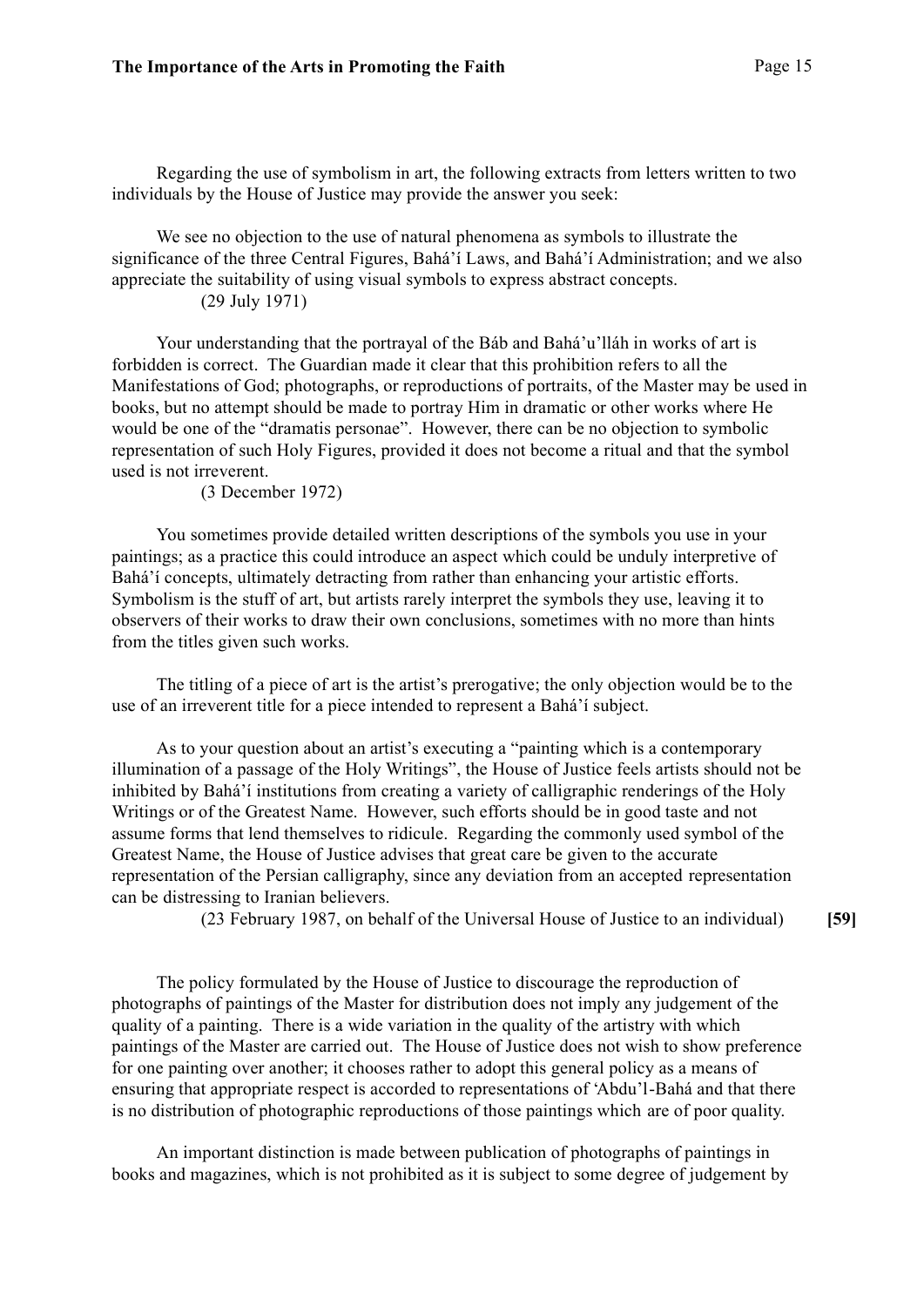the publisher, and their publication as separate items, which is discouraged by the House of Justice.

More generally, the House of Justice feels that one of the great challenges facing Bahá'ís everywhere is that of restoring to the peoples of the world an awareness of spiritual reality. Our view of the world is markedly different from that of the mass of mankind, in that we perceive creation to encompass spiritual as well as physical entities, and we regard the purpose of the world in which we now find ourselves to be a vehicle for our spiritual progress.

This view has important implications for the behaviour of Bahá'ís and gives rise to practices which are quite contrary to prevailing conduct of the wider society. One of the distinctive virtues given emphasis in the Bahá'í Writings is respect for that which is sacred. Such behaviour has no meaning for those whose perspective on the world is entirely materialistic, while many followers of the established religions have debased it into a set of rituals devoid of true spiritual feeling.

In some instances, the Bahá'í Writings contain precise guidance on how the reverence for sacred objects or places should be expressed, e.g., restrictions on the use of the Greatest Name on objects or on indiscriminate use of the record of the voice of the Master. In other instances, the believers are called upon to strive to obtain a deeper understanding of the concept of sacredness in the Bahá'í teachings, from which they can determine their own forms of conduct by which reverence and respect are to be expressed.

The importance of such behaviour derives from the principle expressed in the Bahá'í Writings, that the outward has an influence on the inward. Referring to "the people of God" Bahá'u'lláh states:

Their outward conduct is but a reflection of their inward life, and their inward life a mirror of their outward conduct.

It is within this framework that the Universal House of Justice wishes you to view the concerns which have been expressed over the past several years. Bahá'ís endowed with artistic talent are in a unique position to use their abilities, when treating Bahá'í themes, in such a way as to disclose to mankind evidence of the spiritual renewal the Bahá'í Faith has brought to humanity through its revitalization of the concept of reverence.

Questions of artistic freedom are not germane to the issues raised here. Bahá'í artists are free to apply their talents to whatever subject is of interest to them. However, it is hoped that they will exercise a leadership role in restoring to a materialistic society an appreciation of reverence as a vital element in the achievement of true liberty and abiding happiness.

> (24 September 1987, on behalf of the Universal House of Justice to an individual) **[60]**

The House of Justice is pleased to learn of the success you are achieving in your profession. It advises you to view this professional activity within the context of service to the Faith and the promotion of the proclamation and teaching work. Your musical achievements will enable you to reach a wide range of people and ultimately to proclaim the Message of Bahá'u'lláh to them through the expression of its values in your music. You can also make valuable friendships for the Faith among the influential people you will meet as your business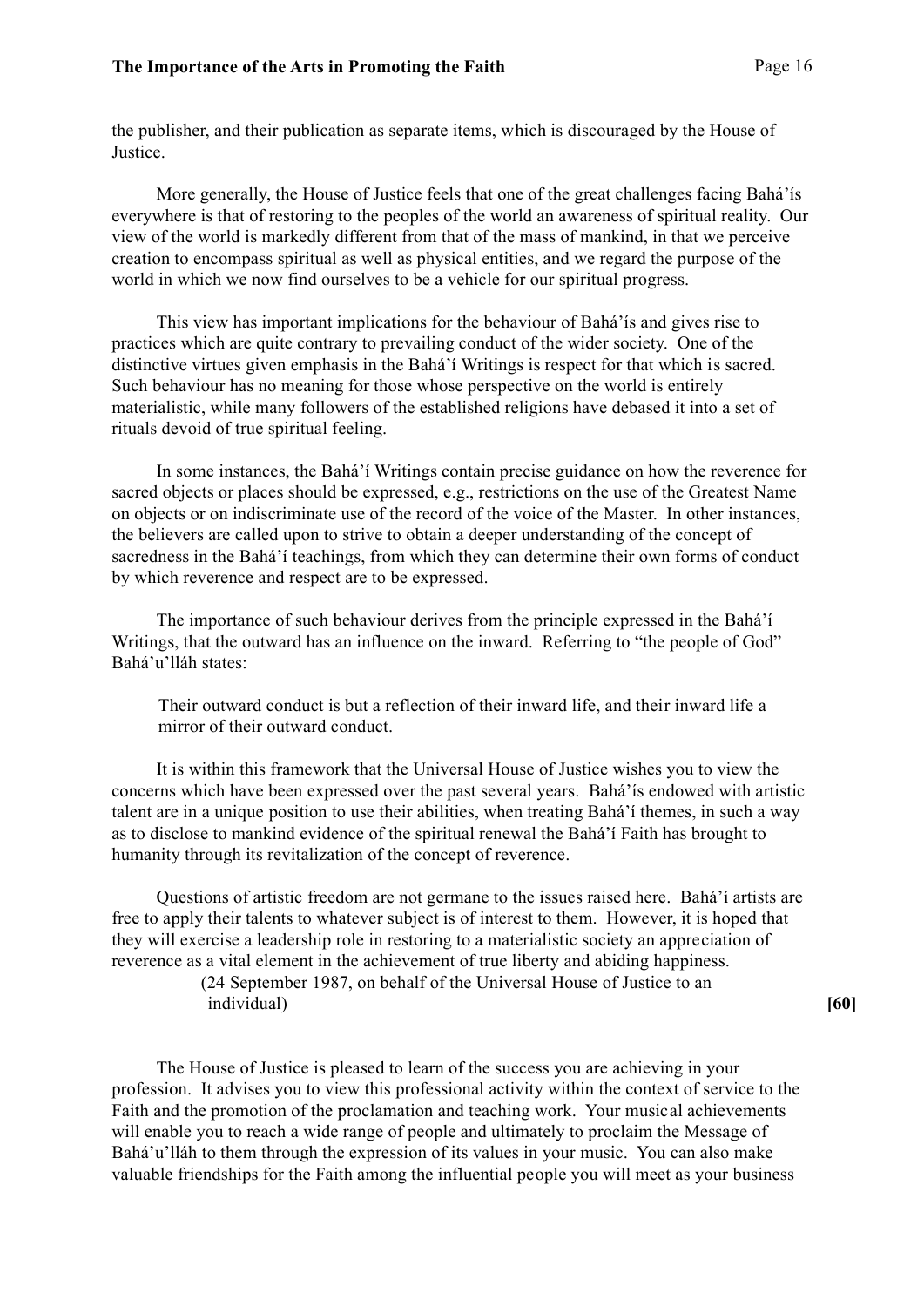continues to develop. These considerations might well guide you in the decision now before you concerning the area in which you should reside. Bahá'í artists who achieve eminence and renown in their chosen field, and who remain dedicated to the promotion of the Faith, can be of unique assistance to the Cause at the present time when public curiosity about the Bahá'í teachings is gradually being aroused.

(30 June 1988, on behalf of the Universal House of Justice to two individuals) **[61]**

It is permissible to use selections from the Holy Writings as lyrics to be accompanied by musical compositions and to repeat verses or words. The following quotations provide further clarification concerning these matters.

Therefore ... set to music the verses and the divine words so that they may be sung with soul-stirring melody in the Assemblies and gatherings, and that the hearts of the listeners may become tumultuous and rise towards the Kingdom of Abhá in supplication and prayer.

('Abdu'l-Bahá, "Bahá'í World Faith", p. 378)<sup>8</sup>

No doubt prayers and parts of the Tablets, "Hidden Words", etc., will be suitable, but he does not feel it would be advisable to abridge any given part, in other words to leave out parts of a paragraph or a meditation and foreshorten it in this manner.

(From a letter dated 3 July 1949 written on behalf of Shoghi Effendi to an individual believer)

In response to a question from a believer concerning minor alterations of words for the sake of correct accent or the addition of a word for the sake of perfect meter, the beloved Guardian stated the following:

Slight alterations in the text of the prayers are permissible, and I would advise you to give a musical form to the revealed word itself which I feel will be exceedingly effective. I will pray that the Beloved may inspire you to accomplish this great service to His Cause.

(In the handwriting of Shoghi Effendi, appended to a letter dated 8 April 1931 written on his behalf to an individual believer)

Regarding the question of setting verses from the Bahá'í Writings to the melodies of existing pieces of music, assuming that there is no copyright or legal restriction involved, one should bear in mind that such music may carry with it associations of the original piece, either in lyrics or in mood, and may not meet the requirement to treat the Sacred Texts with dignity and reverence.

(6 December 1989, on behalf of the Universal House of Justice to an individual) **[62]**

<sup>&</sup>lt;sup>8</sup> A newer authorized translation of this passage is found in "Selections from the Writings of 'Abdu'l-Bahá" (Wilmette: Bahá'í Publishing Trust, 1997), paragraph 74.2 (see item [14] of this compilation).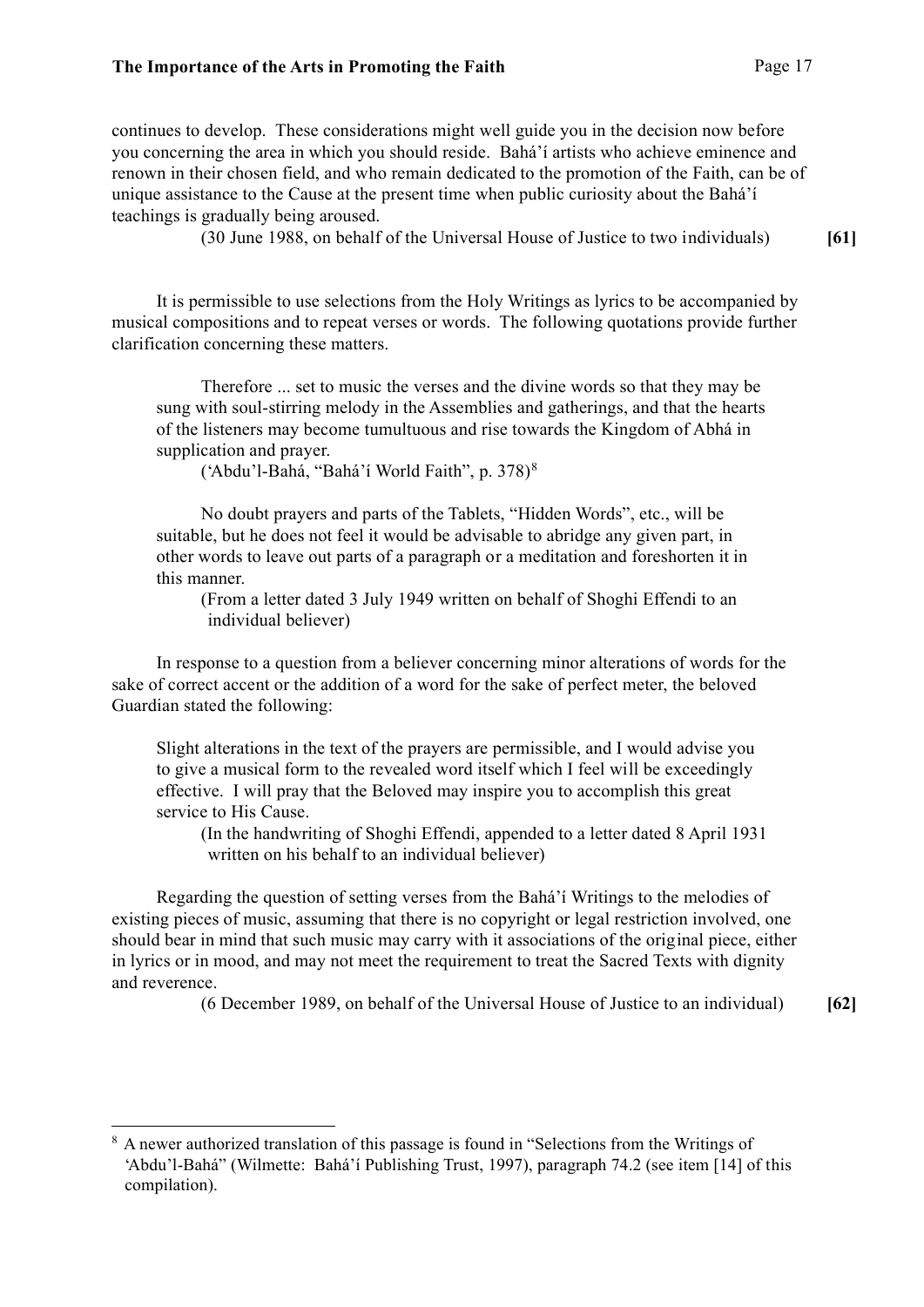There is no objection to the interpretation of a prayer in the form of movement or dance if the spirit is properly reverential, but preferably this should not be accompanied by reading the words.

(4 January 1990, on behalf of the Universal House of Justice to an individual) **[63]**

The House of Justice is pleased to learn of your teaching activities and your continued devotion to the Cause of God in spite of difficulties you have experienced as a musician. With regard to your questions: the Bahá'í Teachings obviously do not condone the mistreatment of musicians or other artists, nor are artists expected to sacrifice their free will to the whims, or even the strongly held opinions, of other Bahá'ís. As for the tensions and difficulties arising between your teaching the Faith through music and your parallel need to be self-supporting, it is suggested that you yourself will need to set your own limits in this regard. We find, for example, the following guidance in a letter dated 26 February 1933 written on behalf of Shoghi Effendi to an individual believer:

The advice that Shoghi Effendi gave you regarding the division of your time between serving the Cause and attending to your other duties was also given to many other friends both by Bahá'u'lláh and the Master. It is a compromise between the two verses of the "Aqdas", one making it incumbent upon every Bahá'í to serve the promotion of the Faith and the other that every soul should be occupied in some form of occupation that will benefit society. In one of His Tablets Bahá'u'lláh says that the highest form of detachment in this day is to be occupied with some profession and be self-supporting. A good Bahá'í, therefore, is the one who so arranges his life as to devote time both to his material needs and also to the service of the Cause.

(15 February 1990, on behalf of the Universal House of Justice to an individual) **[64]**

Your sincere desire to use theatre as a means of spreading the tenets of the Faith among the people is commendable and it is the hope of the House of Justice that your devoted efforts in this field may bring satisfaction to yourselves and benefits to the community; however, as you yourself have stated, you are conscious of the difficulties and potential pitfalls of Bahá'í theatrical endeavours at this time and in the atmosphere of intolerance prevailing in your country, which make it essential not to produce plays which may arouse public antipathy or the indignation of religious fundamentalists.

> (9 April 1990, on behalf of the Universal House of Justice to a National Spiritual Assembly) **[65]**

...traditional dances associated with the expression of a culture are permissible in Bahá'í Centres. However, it should be borne in mind that such traditional dances generally have an underlying theme or a story being represented. Care must be exercised to ensure that the themes of such dances are in harmony with the high ethical standards of the Cause and are not portrayals that would arouse base instincts and unworthy passions....

As for choreographed dances whose purpose is to reinforce and proclaim Bahá'í principles, if they can be performed in a manner which portrays the nobility of such principles and invokes appropriate attitudes of respect or reverence, there is no objection to dances which